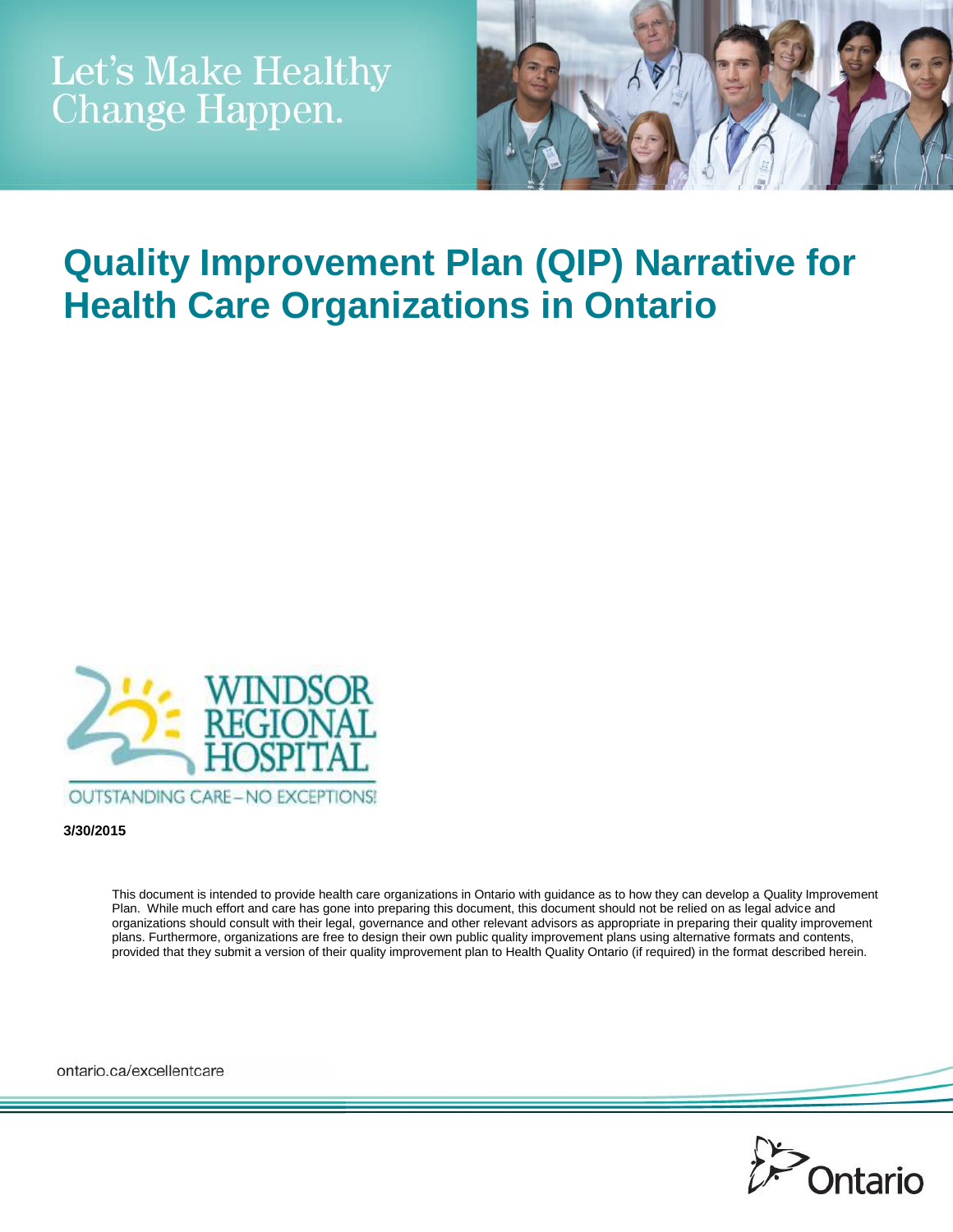#### **Overview**

Windsor Regional Hospital"s (WRH) 2015/2016 Quality Improvement Plan (QIP) continues to build on the vision of Outstanding Care…No Exceptions! The QIP aligns with the Erie St. Clair Local Health Integrated Network (ESCLHIN) priorities, the Health Services Accountability Agreement (HSAA) with the Ministry of Health and Long Term Care, and Windsor Regional Hospital"s Strategic Plan. To Excel in Patient Safety and Quality is one of Windsor Regional Hospital"s strategic directions. The QIP is based on a comprehensive assessment of opportunities to improve quality and safety and reflect quality themes that support our vision for a high performing health care system. The QIP builds on the plan from previous years with the ongoing commitment to improve in areas that have been the focus of quality improvement. The QIP reflects the overall mission to deliver an outstanding care experience driven by a passionate commitment to excellence, and is at the core of many of our 16 Corporate Indicators. The work of over 4,000 staff, 500 physicians and 700 volunteers demonstrates the compassion, commitment and excellence in the pursuit of our vison.

Windsor Regional Hospital"s 2015/2016 QIP reflects the optimization and standardization of practices across two large acute care sites, allowing for consistent and continuous improvement efforts. These efforts, over this past year, are a result of a major realignment of acute care services that occurred in October 2013. As part of the hospital"s move toward the future and a new single acute care facility, the October 2013 realignment of hospital services (Windsor Regional Hospital and Hotel Dieu Grace Hospital), allowed Windsor Regional Hospital"s Metropolitan campus as well as the Ouellette Campus (formerly known as Hotel Dieu Grace Hospital) to be governed, operated and managed by Windsor Regional Hospital. This realignment set the stage for the new single site acute care hospital to be built with the highest standard and with the capacity to serve the community for generations to come.

The 2015/2016 QIP sets aggressive targets that are based on theoretical best or the best elsewhere, with planned improvement initiatives to build on successful processes and best practices. The objectives identified in this year"s QIP reflect a multiyear strategy that supports the tenets of the operating model for the two acute sites (Metropolitan Campus and Ouellette Campus). WRH is committed to:

- Optimize capacity and re-balance activity across both acute care sites;
- Adopt a consistent city-wide approach to patient quality and safety;

• Facilitate best practices and models of care and standardization of both clinical and nonclinical processes and practices that have been shown to optimize the efficiency of acute care services;

- Explore operation efficiencies with a higher critical mass of activity;
- Explore opportunities for improved operating efficiency through economies of scale in administrative and support services;
- Improve coordination and consistency in service delivery;

• Establish a single professional (medical/dental/midwives) staff structure per Hospital Corporation;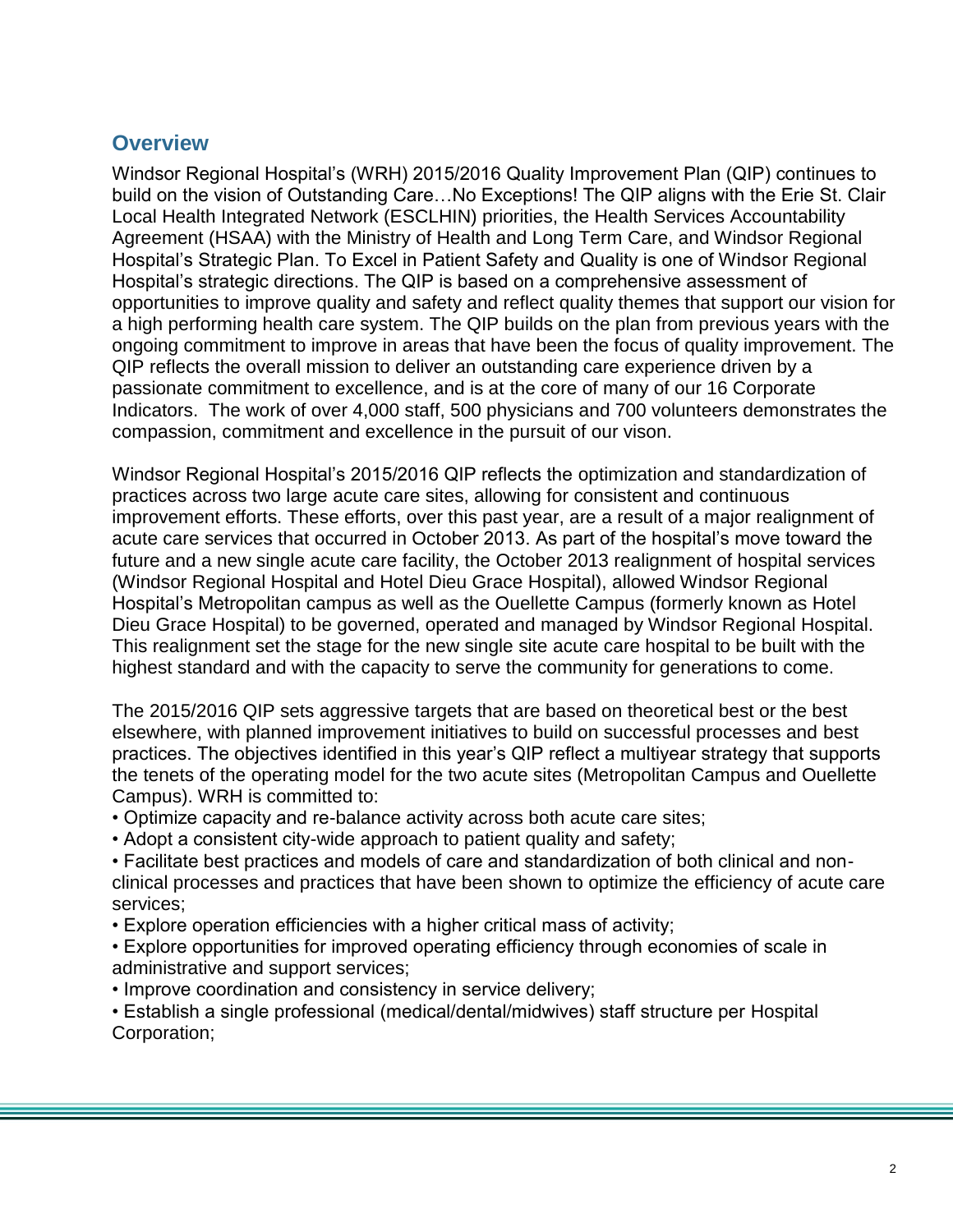• Establish a single unified professional staff, unified medical departments and a single Medical Advisory Committee (MAC) that will facilitate improved inter-site access to clinical consultation services and clinical technologies;

• Allow for the administration and professional staff to make day to day operational decisions and Boards to govern with the vision of the future.

Windsor Regional Hospital"s 2015/2016 QIP focuses on the 7 priority indicators identified by Health Quality Ontario (HQO) for acute care hospitals. WRH is committed to continuously improving the quality and safety of the care delivered to our patients and has a responsibility to make improvements in a substantial way. The 7 priority indicators include:

- Clostridium Difficile Infection (CDI);
- Medication Reconciliation at Admission;
- Hospital Total Margin;
- 90th percentile Emergency Department (ED) Length of Stay for Admitted Patients;
- Patient Satisfaction:
- % of Alternative Level of Care (ALC) days; and,
- 30-Day Readmission Rate to any Facility (Specific Case Mix Groups).

We also focused on 6 additional hospital indicators. We felt strongly that they needed to be included in this year"s QIP to improve on progress to date, sustain improvement made over the past year, and provide opportunity to continue standardize across two acute sites. They include:

- Hand Hygiene Compliance before Patient Contact;
- Ventilator Associated Pneumonia (VAP);
- Central Line Associated Blood Stream Infection (CLI);
- Physical Restraints in Mental Health;
- Hospital Standardized Mortality Ratio (HSMR); and
- Acute Care Falls with Injury.

We operationalized the falls indicator so that it relates to acute care and is reflected as the rate of inpatient falls with injury per 1000 patient days. The Fall Prevention Program at the Metropolitan campus has achieved impressive outcomes in the prevention of falls and falls with injury in an acute care setting. The Fall Prevention Program has achieved a fall with injury rate of .07/1000 patient days since its launch. the goal of this indicator is to accomplish the same level of success at the Ouellette Campus. In little over one year since introducing the Fall Prevention Program to the Ouellette Campus, the fall with injury rate has decreased from .79 to .17/1000 patients days.

These priority and additional indicators are all transformational and measure important areas for quality improvement. Change ideas resulting in performance improvement stimulates new ways of thinking about how to improve quality. The QIP fuels conversation and quality among board members, senior leaders, individual clinicians and teams. Performance improvement across the indicators identified in the QIP can be achieved by collaboration among sectors, support from the LHIN's Integrated Health Services Plan, research of best practices, consultation with our health care partners, review of our own data, and feedback from staff, patients, and families.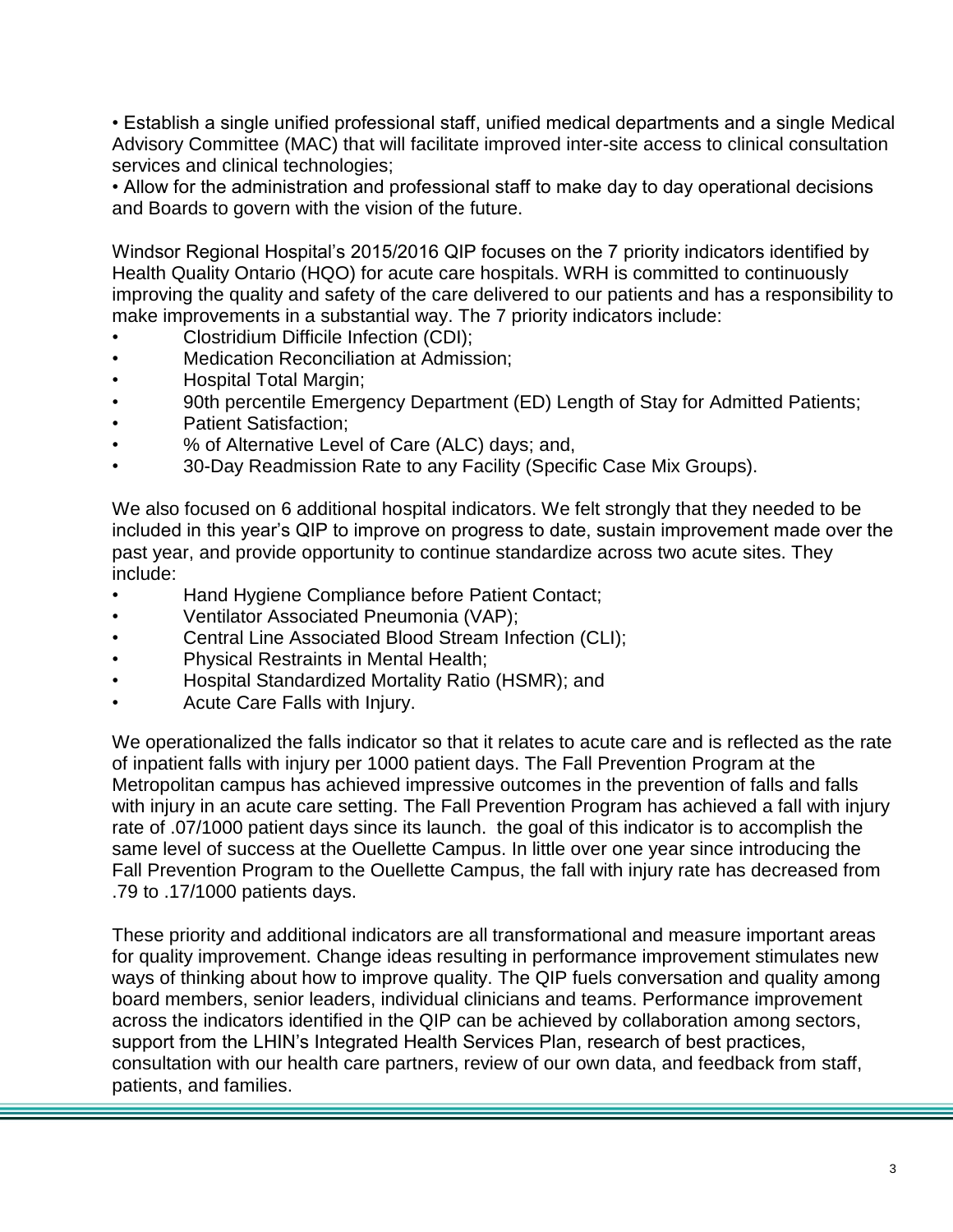To demonstrate performance and the recognition received in 2014/2015 nationally and internationally as a leader in quality and patient centered care, frontline staff and leadership presented at conferences across North America; leading the way in patient safety and quality. A few examples include:

• Presentation at Accreditation Canada 3rd Annual Quality Conference (April 2014): Coach, Console, or Discipline? Implementing a Just Culture to Improve Patient Safety;

• Presentation at the Nursing Leadership Network (April, 2014): Medicine Redesign: Blending Theory and Method for Groundbreaking Results

• Presentation at Henry Ford Safety Symposium (November, 2014): The Patient"s Voice: Are we really listening?, posters: Lean on Me: Practical Strategies for Improving Patient Satisfaction Through Emotional Support; The Primary Clerk Model: Embedding a Clerk in the Primary Team, Right Place, Right Time, Right Care: Short Stay Medical Unit, Improves Patient Flow and, A Pledge of Safety for Out Patients

• Posters presented at IHI (December 2014):Right Place, Right Time, Right Care: Short Stay Medical Unit, Improves Patient Flow, A Pledge of Safety for Out Patients" Have we Hit with our best 104 Characters or Less? Trauma Services and Social Media

• Posters presented at IHI – London International Forum on Quality and Safety in Health Care (April, 2015, London, England): Redesign of the Medicine Program: Blending Theory and Method for Ground-breaking Results; Starting the Week off Right: Monday Morning Huddle to Improve Patient Safety

• Presentation at Accreditation Canada – 4th Annual Quality Conference (April 2015): Redesign of the Medicine Program from the Ground Up: Blending Theory, Method, and Staff Engagement for Groundbreaking Results

In the Spring of 2014, Windsor Regional Hospital initiated the Standardization and Optimization Process (SOP) Program. The consulting firm KM&T provided the leadership team with the necessary supports to enable the SOP team to focus efforts on the standardization of services between the Metropolitan and Ouellette Campuses of WRH. The goal - to ensure patients have the same high quality experience regardless of the campus they come to. President & CEO David Musyj stated, "At the end of the day, no matter what campus a patient steps onto, their experience will be the same – Outstanding!" The SOP team works collaboratively with teams comprised of patients, front line staff, leadership, and corporate support to understand their processes, and re-design them to incorporate best practices from within and outside the organization

During 2014/2015, the SOP Program launched four priority project areas: Medication/IV Fluid Errors causing harm to patients, MRI Wait Times, OR Scheduling Practices, and Catheterization Lab Processes. In 2015/2016 the SOP team will expand their support to additional areas including: Critical Care, Outpatient Clinics, Surgical Inpatient Wards, Operating Rooms, and Medical Units. Initial results show that the SOP projects have resulted in improved quality of care for patients as well as empowering front line staff who have learned skills to drive continuous quality improvement within their own departments.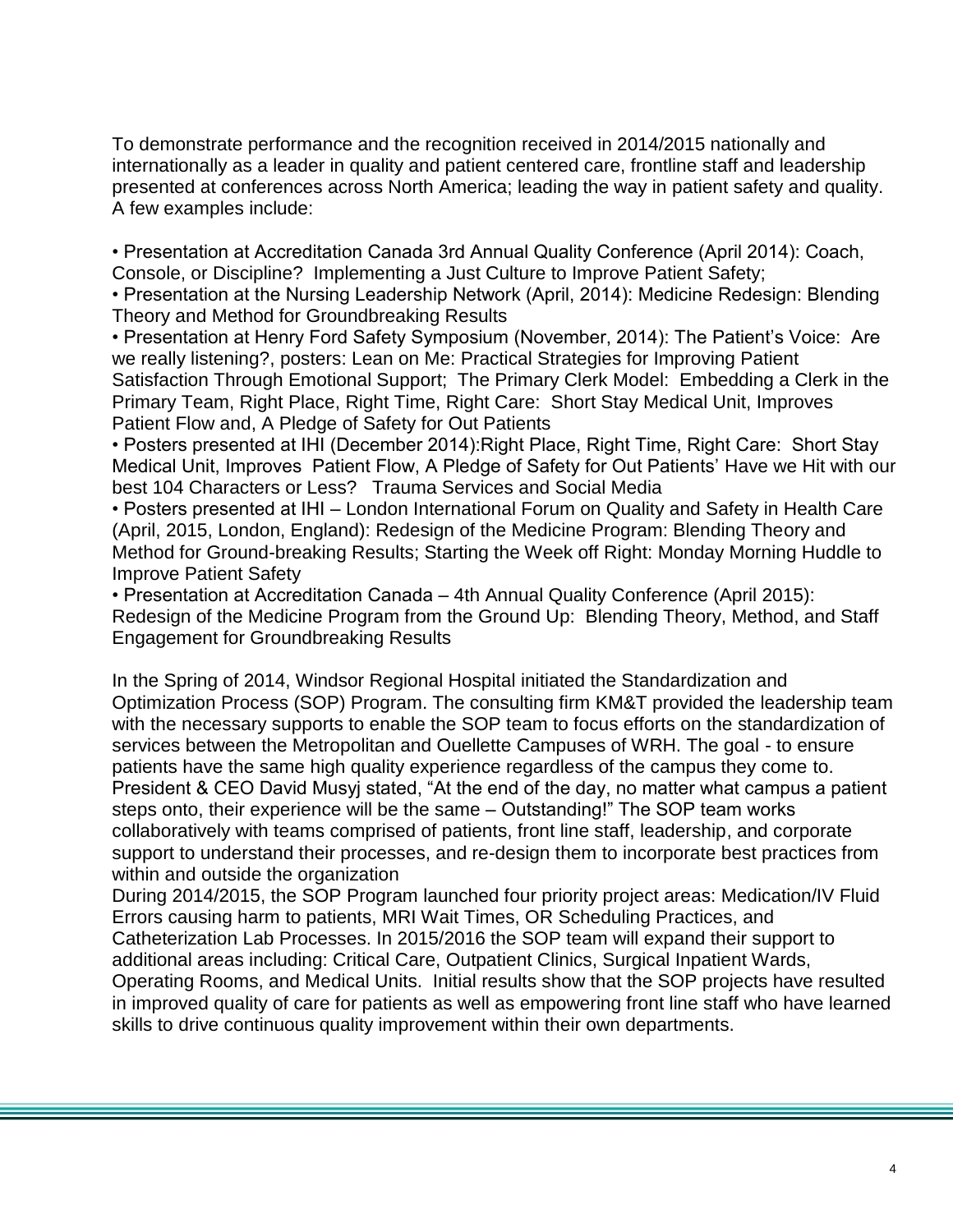## **Integration & Continuity of Care**

The realignment of programs and services across Windsor"s two acute care hospitals provided the necessary first step toward the future new single site state-of-the-art acute care hospital – which means safer more efficient healthcare delivery, with improved patient outcomes. For care to be truly patient centered, it must be coordinated. The realignment of services across acute and sub-acute care has provided the opportunity for greater integration between sectors. Healthcare in our community will operate within an integrated healthcare system that will help to ensure that patients move from one care setting to another with fewer barriers. Health care is delivered by various providers including primary care, acute care hospitals, tertiary or subacute hospitals, long term care homes, public health and community health service providers. The realignment provided an opportunity for formalized connections to support coordinated and efficient care across the continuum for residents in this LHIN. In this community, an unprecedented level of partnership will be required to create a complete system of care that is inter-connected and works for every patient. This realignment also supported government supported initiatives toward more community-based care, changing the demands and requirements of the acute health care service delivery system.

Windsor Regional Hospital is a key partner and a leader with its community partners, establishing strong relationships with health care providers across Erie St. Clair including; the Erie St. Clair LHIN, Community Care Access Center (CCAC), Emergency Medical Services (EMS), Schulich School of Medicine, University of Windsor and St. Clair College, the Family Health Teams, Public Health, hospitals within our LHIN such as Hotel Dieu Grace Healthcare, Leamington District Memorial Hospital, Chatham Kent Health Alliance and Blue Water Health, and those outside our LHIN that we work closely with including London Health Sciences, Henry Ford Hospital and the Detroit Medical Center, just to name a few. These partnerships are critical, especially when we are working toward creating more capacity in the hospital for patients who require acute care services. QIP indicators such as decreasing the percentage of ALC days and the 30 day readmission rate for selected CMG"s allow for the development of common pathways to transition between hospitals and between hospital and community services.

In addition, Windsor Regional Hospital is continuing to build on the strategic partnership developed with the Windsor Family Health Team, together, both organizations continue to work on initiatives to ensure a seamless transition for "unattached patients" (those without a family physician in the community) back to the community when they are discharged. These efforts help to avoid inpatient and Emergency Department (ED) readmissions and also secure primary care team involvement. For Windsor Regional Hospital, the Short Stay Medical Unit (SSU); a 16 bed unit for unattached patients whose stay is less than 72 hours, allows patients to be transferred from the ED to the SSU in 90 minutes (from time patient is admitted to time patient is transferred to the unit), and discharged within 72 hours. As a result, the hospital has seen a decrease in the ED LOS for admitted patients, a decline in ED holds, shorter lengths of stay (LOS) for admitted patients and improved patient satisfaction.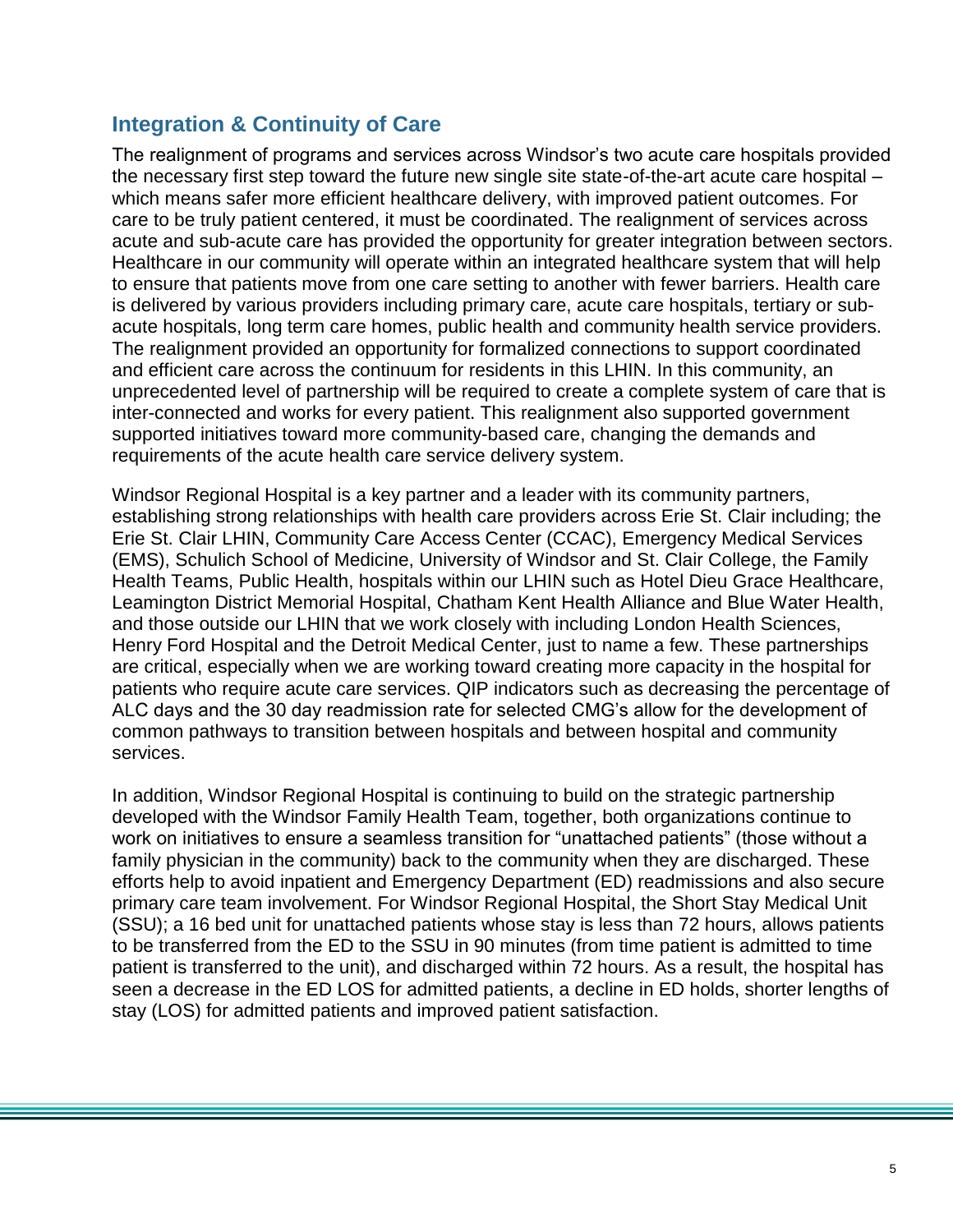### **Challenges, Risks & Mitigation Strategies**

The provision of healthcare can be challenging as a result of the increases in demand, level of acuity, human resources and financial pressures. To ensure success in delivering on our Quality Improvement Plan, we review real time data daily, weekly and monthly and using Root Cause Analysis, we develop mitigation strategies and escalation planning based on a careful analysis of our key performance targets. Performance is monitored using a visual management tool that summarizes relevant indicators. The highest performers would be represented with a blue indicator and is equal to or outperforming the target, green indicators are approximately within 10% of the target, yellow indicators are approximately 20% of the target and red indicators are underperforming the target. Blue indicators that are stable and outperforming the target are characterized as maintaining. Should an indicator decline in performance, we expect a review of what is contributing to the performance drop. A green indicator that demonstrates a drop in performance means that an analysis is conducted and an action plan developed. If an indicator slips to yellow or red, a root cause analysis and review of performance with an appropriately detailed risk assessment and improvement plan to bring performance back in line. Oversight for a remediation plan rests with the most accountable Executive Leader. If an indicator slips to red, Executive Leadership is provided with a detailed review and analysis, risk assessment and an in- depth improvement and remediation plan with accountabilities assigned for delivering on the plan. The progress is monitored monthly or more frequently. Executive Leadership provides oversight for these improvement plans and they are reported directly to the Executive Committee. The Quality Committee of the Board receives a full briefing outlining key elements of the improvement plan and is provided with regular updates on the progress. Continuing to standardize and make improvement to process and practice across both acute care sites is work that will continue in 2015/2016. These standardization and optimization strategies are reflected in the QIP.

The information technology required to embed and monitor evidence based practice is essential. In 2015, Windsor Regional Hospital will join the other hospitals in the Erie St. Clair LHIN in a cost sharing model to launch the Integrated Decision Support (IDS) Project. IDS enables organizations to make evidence based planning and operational decisions using up to date data accessed through a secure web-based portal.

We recognize that some issues may be beyond our ability to prevent, predict or control, such as, unforeseen events such as an outbreak of an infectious disease. This past year, Windsor Regional Hospital led the way in Ebola preparedness and became one of the provinces designated Ebola testing facilities, having to be prepared when directed by the Emergency Management Branch of the Ministry of Health and Long Term Care, to become a treatment facility. This means that Windsor Regional Hospital has the capability of caring for a suspect or confirmed patient for up to 96 hours or more. Therefore, while WRH does have strategies to address unforeseen events, not all unforeseen events can be planned for, and so we rely on our ability to respond effectively should those types of events occur.

The ability to successfully deliver on some of our key initiatives such as HSMR and reducing ALC days requires a level of collaboration and partnership with shared objectives to ensure that we can improve the system for our patients. However, the absence of community or subacute care capacity for patients requiring an alternate level of care, coupled with overcapacity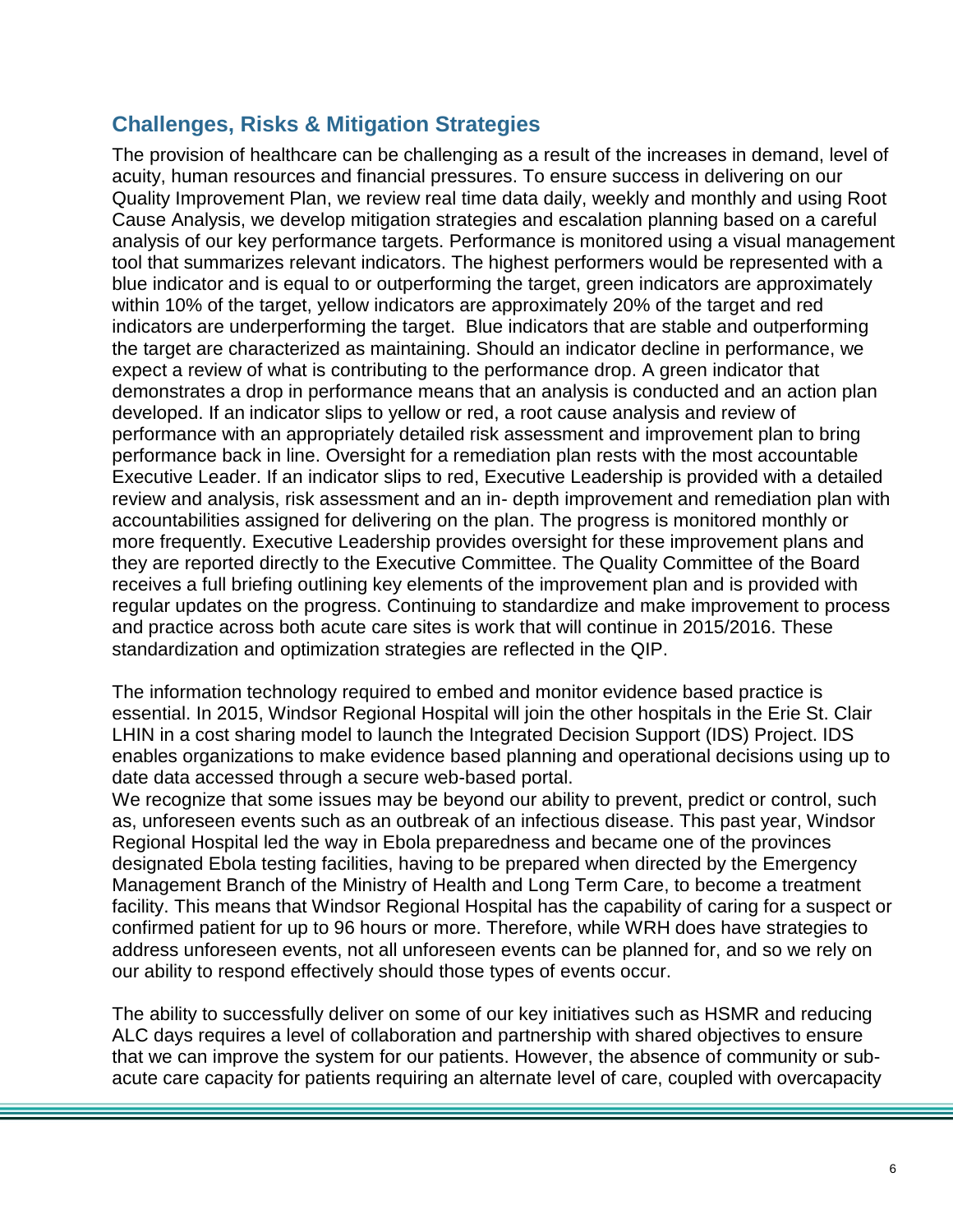in acute care provides further opportunity for improvement this next year. In last year"s QIP we identified a lack of aligned policies, procedures and services across the two acute care hospitals. This continues to provide much needed opportunity for improvement and standardization in providing a system-wide approach.

#### **Information Management**

The WRH Strategic Plan and QIP were developed to better understand and meet the needs of our patients, families, the community, as well as stakeholders that directly play a role in healthcare. The QIP is a reflection of the challenges that exist in our health care system and our desire to make significant change. The imperative to maintain quality is reflected in the QIP. It also incorporates initiatives that adhere to both LHIN and Ministry priorities and plans. The plan includes commitments that are included in our accountability agreements and is the foundation of our signed agreement with the Erie St. Clair LHIN.

The QIP has been vetted through the various process improvement teams, the Medical Advisory Committee, the Quality of Care Committee and recommended to the Board of Directors for approval. The performance indicators to monitor the Plan are incorporated into the Board, Corporate, Program and Service Scorecards and are updated monthly. The Plan is submitted annually to the Ontario Health Quality Council and is publically posted by April 1st each year.

# **Engagement of Clinicians & Leadership**

To ensure sharing of quality improvement goals and commitments, WRH has created and embedded several innovative strategies to ensure we remain focused on our core corporate indicators and engage clinical staff and the broader leadership in leading the way with our patient safety and quality initiatives. Monday Morning Huddle (MMH) brings both clinical and non-clinical leadership together every week to review real time data (previous week"s results) and make necessary changes to ensure goals are met. Weekly results are displayed across all inpatient units, openly displaying quality indicators to ensure staff are aware of their performance; can celebrate their successes and recognize opportunities for improvement. Clinical Red Green and Financial Red Green Meetings are monthly meetings held with the leadership, executives and board representatives to examine the quality improvement process in more detail and to work collectively to develop action oriented plans. Every corporate process improvement initiative has a Vice President and Director Lead and is supported by management and front line staff; allowing important improvements to stay at the forefront. Clinical programs and services ensure continued alignment with the corporate strategy, regional and provincial priorities, the changing needs of the community, and current legislation. The Quality of Care Committee of the Board holds monthly meetings. All clinical programs report biannually to the Quality of Care Committee of the Board and all non-clinical or support service areas report annually to this Committee. Senior administration, management and front line staff are present and participate in this presentation. Their report focuses on their program"s scorecard and addresses strategies utilized to address program area strengths and weaknesses. Strategic leadership retreats occur throughout the year and include the members of the Board of Directors, the Executive team, Medical and program leadership to generate awareness of specific priorities and initiatives and respond to any challenges.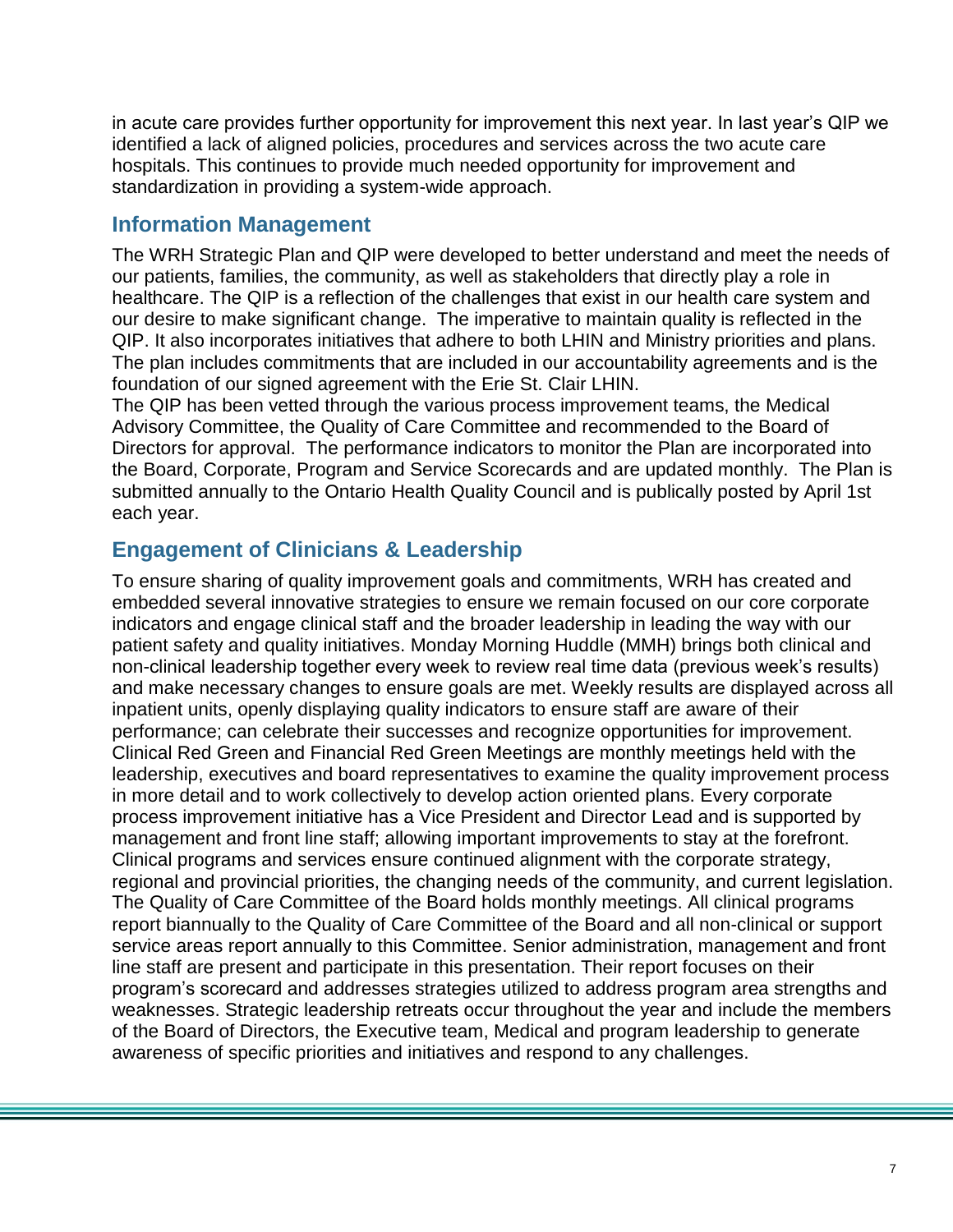WRH recognizes the importance of supporting staff in their quality improvement efforts. With a strong investment in education and training, presenting and attending conferences, WRH fosters a learning environment that provides the necessary tools and knowledge to support staff to achieve their own personal and professional goals. In turn, this helps to promote a positive work environment with a focus on quality improvement. WRH also created a staff recognition program called "Above and Beyond", recognizing staff for going the extra mile. The program operates with recognition being submitted on line or by email. The Patient Experience Committee reviews the recognition and awards staff a certificate and a token identifying the act of care and compassion. The tokens can be turned in for gift certificates. Our recognition goes one step further; those recognized for Above and Beyond are photographed for banners, posters and promotional material. Many can be found on the "Wall of Fame" at each campus.

### **Patient/Resident/Client Engagement**

When health care is perceived though the eyes of the patient and there family and/or caregivers, research shows that the quality of care rises, costs decrease, provider satisfaction increases and the patient care experience improves. Windsor Regional Hospital is taking great strides in narrowing the gap between the kind of care patients receive and the kind of care they should be receiving. Patient satisfaction is one of the more difficult indicators to improve upon and it takes years for an initiative focused on patient satisfaction to demonstrate improvement. As such, it is important to consider both patient experience and patient satisfaction, and use the information gathered to design care and services that consistently and reliably deliver an ideal patient experience.

Every patient admitted to the hospital receives a Welcome Letter from the President and CEO, David Musyj, where he welcomes patients and provides his personal phone number for patients to contact him. Of the phone calls received, over 90% are from grateful patients wanting to share their stories of hope, care, and compassion.

This past year, Windsor Regional Hospital collaborated with Henry Ford Health System in Detroit, Michigan, and implemented AIDET training. AIDET (Acknowledge, Introduce, Duration, Explanation and Thank you) is a program that teaches staff to communicate with patients and their families as they do with one another. Today, over 1050 staff members have received this training and we have recently expanded participation to patients and families.

Service Recovery is a program that strives to 'makes things right when they go wrong'. It is about doing what we can to satisfy our patients and their loved ones – when services have failed. Our patients have praised us for responding to their issues in our patient satisfaction surveys and resolving their complaints and concerns. Coffee cards, parking passes, etc. are provided to patients as a token of our commitment to this endeavour.

Finally, in an effort to increase communication, the "Well-Come Mat Program" was introduced in 2013 to two Medicine units at the Metropolitan Campus. Volunteers visit every newly admitted patient to provide an orientation to Windsor Regional Hospital including information on patient directories, food services, parking, television services, and other patient related information. This program will be introduced to the Ouellette Campus in 2015.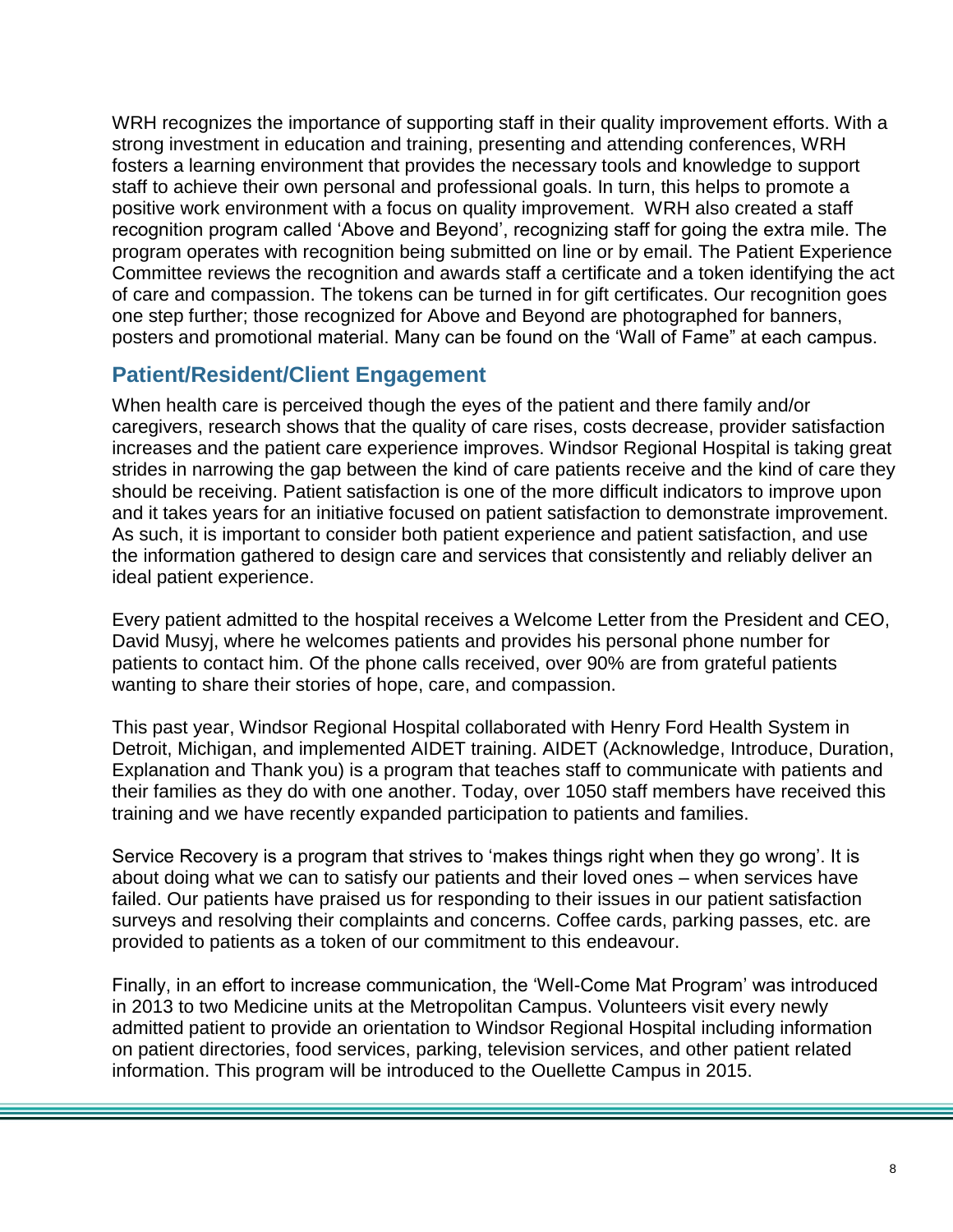#### **Accountability Management**

The 2015/2016 QIP is once again linked to performance based compensation for all non-union staff, consistent with the Excellent Care for All Act. This linkage to performance establishes how leadership will be held accountable for achieving the targets set in the QIP. The performance based compensation allows all non-union staff to have an opportunity to earn up to a 2% bonus and the CNE, COS and CEO up to a 5% bonus.

#### **Performance Based Compensation [As part of Accountability Management]**

To achieve system-level performance senior leaders and the board established solid performance measures and adopted specific aims that we committed to. We know that as leaders, what we pay attention to will get the attention of the entire organization. 11 quality improvement indicators were selected for the performance based compensation, they were given a weighting and applied to both acute care sites. In the first year (2011) of the QIP, performance based compensation resulted in the non-union staff achieving 60% of this bonus. This increased to 70% in 2012, even though several targets stretched beyond regional and provincial targets. In 2013, the compensation resulted in achieving 63% of the bonus, again with ambitious targets set. Last year in 2014, following the October 2013 realignment of programs and services across two large acute sites, the compensation resulted in achieving 48% of the bonus.

#### **Health System Funding Reform (HSFR)**

In 2015, Windsor Regional Hospital will become a case costing hospital. HSFR is a major change to how Ontario hospitals are funded and one component of the change involves Hospital Total Margin. Improving financial health is essential given the increasing cost pressures. Responsible stewardship combined with innovative thinking will allow for improving care processes while making the best use of limited resources. The reward is high quality, evidence based practice and exceptional patient experience. Windsor Regional has implemented a number of improvement strategies that drive value and effectiveness in the provision of hospital care. The Hospital Standardized Mortality Ratio (HSMR), or the rate of preventable death (Metropolitan Campus is 84 and Ouellette campus is 95) has improved year over year because of targeted initiatives that engaged front line staff, leadership and professional staff, advancing the quality of care. This past year, and as a result of realignment, the committees and subcommittees of the Board of Directors merged to be inclusive of all services across both sites or expanded to be representative of all services across both sites. These committees included: the Medical Advisory Committee (MAC), the Medical Quality Committee (MQA) and the Utilization Management Committee (UMC). Improvement strategies led by the Medical Quality Committee in collaboration with the Health Records Department and Decision Support included: documenting and coding cases properly

and review of all record level data submitted to CIHI as part of HSMR, as well as standardized monthly department review of charts using the acuity summary, structured discharge summary and the physician/service deficiency report. In addition, the hospital has engaged our clinical experts to review clinical processes to reducing readmission rates for selected case mix group (including Chronic Obstructive Pulmonary Disease (COPD) and Congestive Heart Failure (CHF)), prompting the development of evidence based clinical pathways that reduces the variation in care between care providers.